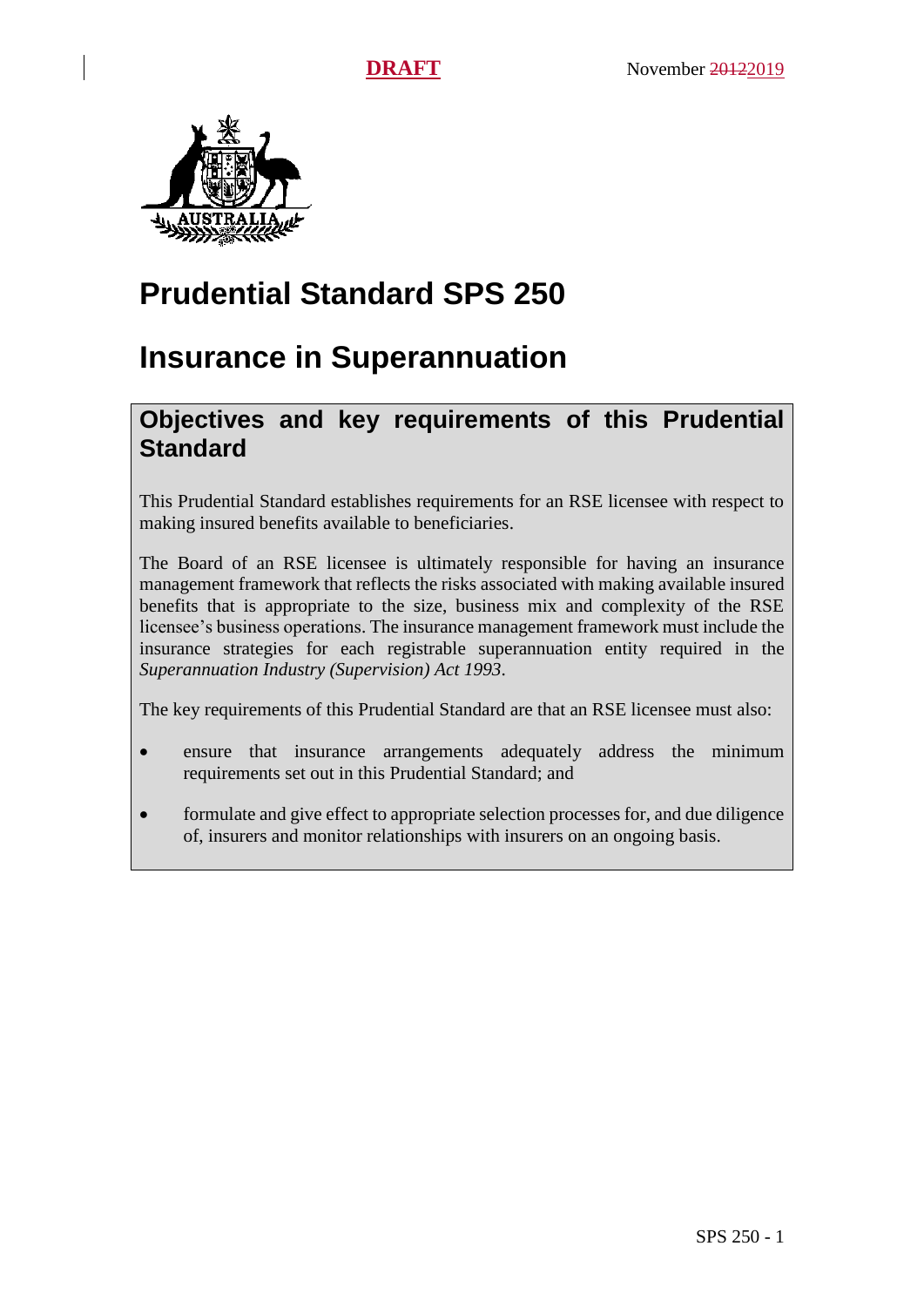### **Authority**

1. This Prudential Standard is made under section 34C of the *Superannuation Industry (Supervision) Act 1993* (SIS Act).

### **Application**

- 2. This Prudential Standard applies to all registrable superannuation entity (RSE) licensees (RSE licensees) under the SIS Act. 1
- 3. All RSE licensees must comply with this Prudential Standard in its entirety, unless otherwise expressly indicated.
- 4. Where an RSE licensee of a defined benefit fund is permitted to self-insure benefits, paragraphs 22 to [24](#page-5-0) 26 inclusive do not apply with respect to the selfinsured benefits. 2
- 5. Subject to paragraph  $\frac{2729}{100}$ , this Prudential Standard commences on 1 July January 2013-2021 (effective date).

### **Interpretation**

 $\overline{a}$ 

- <span id="page-1-0"></span>6. For the purposes of this Prudential Standard, 'insured benefits' means benefits that are made available to beneficiaries via<sup>3</sup>:
	- (a) insurance acquired by an RSE licensee from a life company registered, or taken to be registered, under section 21 of the *Life Insurance Act 1995* or a general insurance company or Lloyd's underwriter authorised, or taken to be authorised, under the *Insurance Act 1973* (an insurer); or
	- (b) insurance offered under an RSE licensee's self-insurance arrangements.

For the purposes of this Prudential Standard, the activities described in paragraphs [6\(](#page-1-0)a) and (b) are referred to as 'making insured benefits available' to beneficiaries.

### **RSE licensees that are part of a group<sup>4</sup>**

7. Where an RSE licensee is part of a corporate group, and the RSE licensee utilises group policies or functions, the Board must approve the use of group policies and functions and must ensure that these policies and functions give

<sup>&</sup>lt;sup>1</sup> For the purposes of this Prudential Standard, 'RSE licensee' has the meaning given in section 10(1) of the SIS Act.

<sup>&</sup>lt;sup>2</sup> Refer to *Prudential Standard SPS 160 Defined Benefit Matters* for additional requirements applying to RSE licensees that are permitted to self-insure insurance benefits.

<sup>&</sup>lt;sup>3</sup> For the purposes of this Prudential Standard, a reference to 'beneficiaries' is a reference to 'beneficiaries of an RSE within the RSE licensee's business operations'.

<sup>&</sup>lt;sup>4</sup> For the purposes of this Prudential Standard, a reference to 'a group' is a reference to a group comprising the RSE licensee and all connected entities and all related bodies corporate of the RSE licensee, 'connected entity' has the meaning given in section 10(1) of the SIS Act and 'related body corporate' has the meaning given in section 50 of the *Corporations Act 2001*.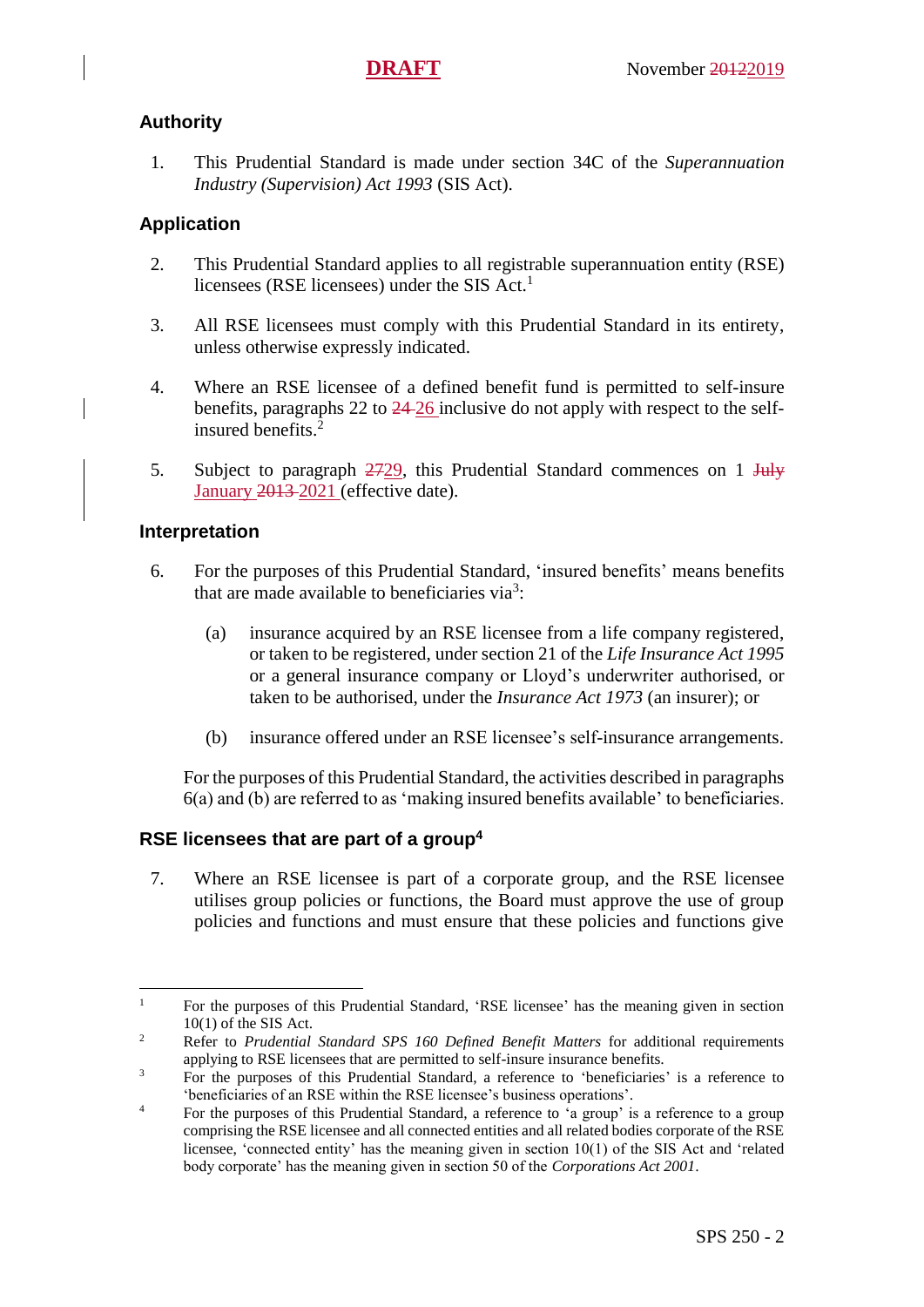appropriate regard to the RSE licensee's business operations and its specific requirements.<sup>5</sup>

#### **Insurance management framework**

- 8. An RSE licensee must have in place an insurance management framework to manage making insured benefits available to beneficiaries.
- 9. An RSE licensee's insurance management framework is the totality of systems, structures, policies, processes and people to manage making insured benefits available to beneficiaries.
- 10. An RSE licensee's insurance management framework must be appropriate to the size, business mix and complexity of the RSE licensee's business operations and to the types of insured benefits made available.
- 11. The Board is ultimately responsible for the insurance management framework.
- 12. An RSE licensee's insurance management framework must, at a minimum, include:
	- (a) the insurance strategy required under section  $52(7)$  of the SIS Act (which must also comply with the requirements of this Prudential Standard);
	- (b) policies and procedures of the RSE licensee relevant to making insured benefits available to beneficiaries, that cover but are not limited to:
		- (i) the process by which the cost to the RSE licensee of insurance premiums is recovered from the RSE(s);
		- (ii) the process for monitoring and reviewing the administration of insurance;
		- (iii) underwriting; and
		- (iv) claims assessment;

 $\overline{a}$ 

- (c) clearly defined roles and responsibilities and lines of reporting for the oversight of the insurance management framework;
- (d) a review process to ensure the insurance management framework remains appropriate and effective; and
- (e) a policy for managing declined applications for insurance, applications resulting in reduced cover or restrictions, terminations of cover and requests for reinstatement; and

<sup>&</sup>lt;sup>5</sup> For the purposes of this Prudential Standard, an 'RSE licensee's business operations' includes all activities as an RSE licensee (including the activities of each RSE of which it is the licensee), and all other activities of the RSE licensee to the extent that they are relevant to, or may impact on, its activities as an RSE licensee.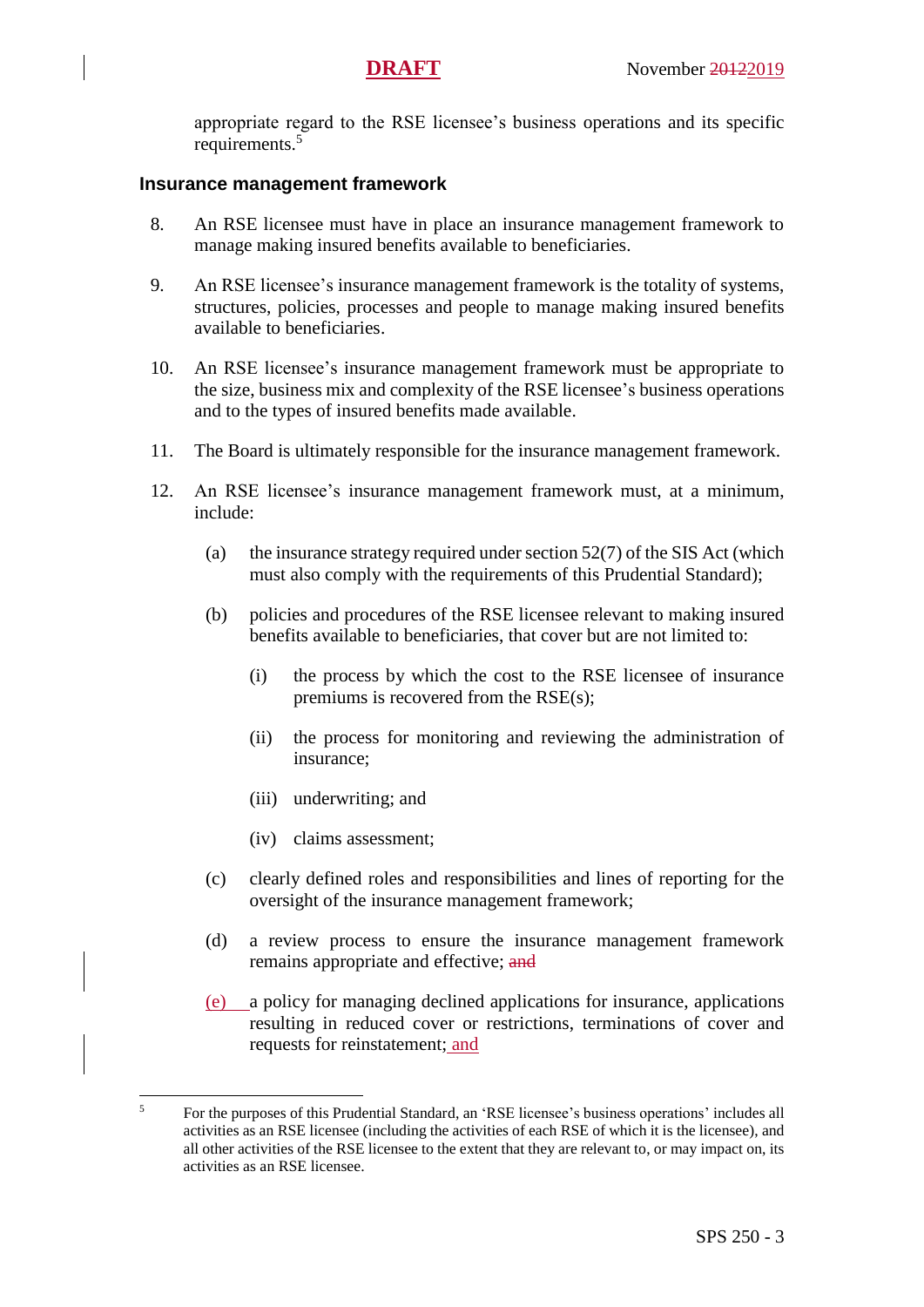(e)(f) a process that enables beneficiaries to easily opt-out of insurance cover.

- 13. An RSE licensee's insurance management framework must include a process for administering relevant requirements in RSE licensee law with respect to an election by a member to opt-out of benefits provided by the RSE licensee.<sup>6</sup>
- 14.13. An RSE licensee must have procedures to ensure that all persons in roles relevant to the insurance activities of the RSE licensee are made aware of, and have processes and controls for monitoring compliance with, the RSE licensee's insurance management framework.
- <span id="page-3-0"></span>15.14. An RSE licensee must maintain records of sufficient detail to comply with its obligation under the prudential framework and for a prospective insurer to properly assess the insured benefits that are made available. These records must include, for at least the previous five years, the claims experience, membership, sum insured and premiums paid in relation to beneficiaries.
- 16.15. An RSE licensee's risk management framework must reflect the risks associated with making insured benefits available to beneficiaries as a material risk area identified in *Prudential Standard SPS 220 Risk Management*.

#### **Insurance strategy**

- 17.16. In addition to complying with section 52(7) of the SIS Act, an RSE licensee's insurance strategy for an RSE must, at a minimum, document:
	- (a) how the RSE licensee has regard to each of the factors in section  $52(7)$ of the SIS Act, and specifically how it has confirmed that the level and type of cover will not inappropriately erode the retirement income of beneficiaries;
	- (b) the processes for monitoring, reviewing and renewing the insured benefits made available to beneficiaries;
	- (c) the RSE licensee's approach to claims management, regardless of who is responsible for handling claims; and
	- (d) the RSE licensee's approach, as outlined in its conflicts management framework, to conflicts that may arise through making available insured benefits to beneficiaries. 7

#### **Insurance arrangements**

 $\overline{a}$ 

18.17. For the purposes of this Prudential Standard, 'insurance arrangement' means:

For the purposes of this Prudential Standard, 'RSE licensee law' has the meaning given in section  $10(1)$  of the SIS Act.

<sup>7</sup> Refer to *Prudential Standard SPS 521 Conflicts of Interest* for details of conflicts management requirements.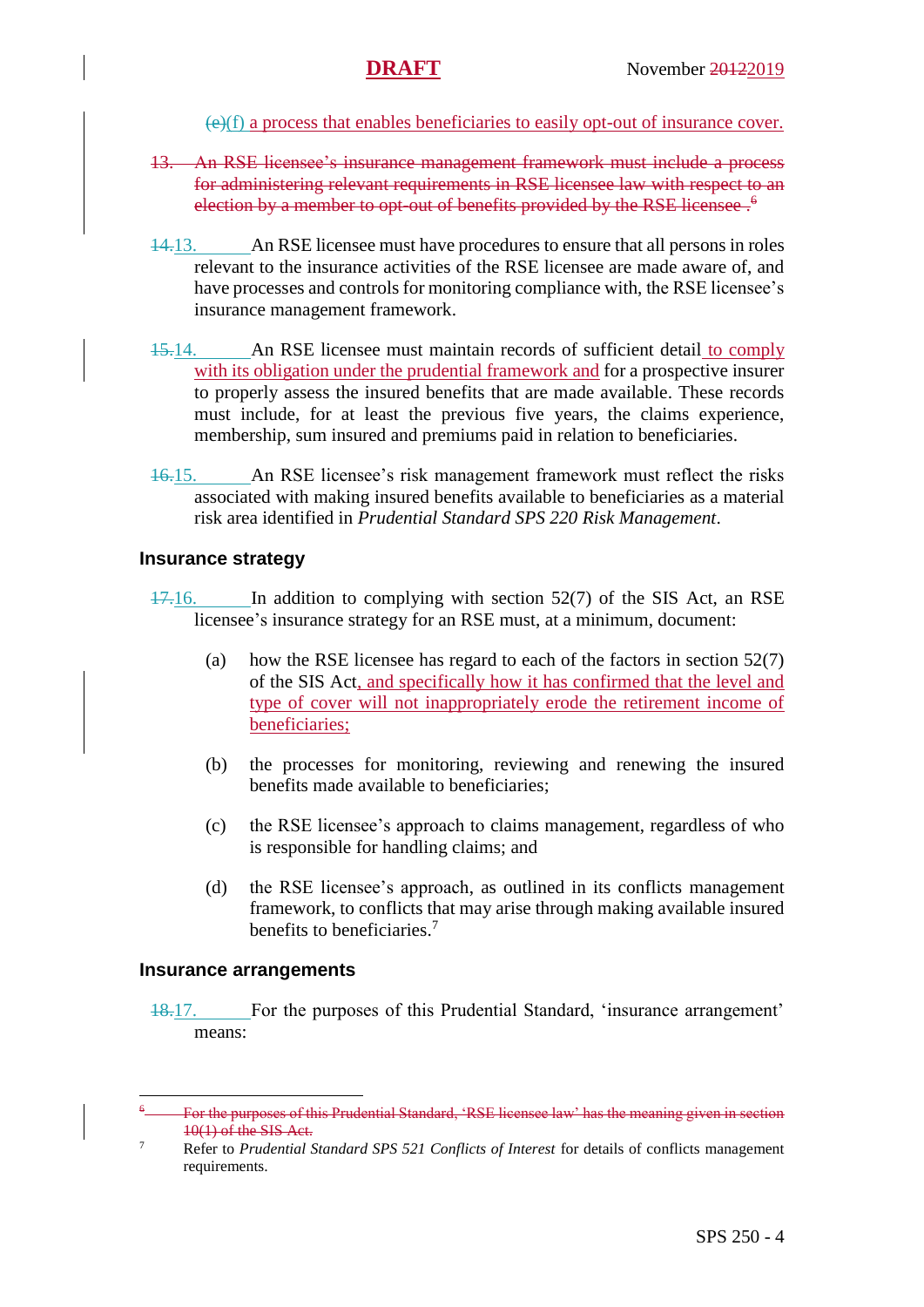- (a) where an RSE licensee makes available insured benefits as described in paragraph  $6(a)$  – an insurance policy document<sup>8</sup>; or
- (b) where an RSE licensee makes available insured benefits as described in paragraph [6\(](#page-1-0)b) – appropriate documentation of the terms and conditions of the insured benefits and any accompanying agreements with any other party for the provision of services related to making available insured benefits.<sup>9</sup>
- 19.18. At a minimum, the insurance arrangement must address:
	- (a) the level and type of insured benefits made available, including any exclusions;
	- (b) the term of the insured benefits;
	- (c) automatic acceptance limits (to the extent relevant);
	- (d) availability of opt in and/or opt out cover;
	- (e) requirements for the beneficiaries' eligibility for, cessation of, and any reinstatement of entitlements to insured benefits where available;
	- (f) premium structure, including any variable components;
	- (g) procedures for notification and payment of claims;
	- (h) dispute resolution arrangements;
	- (i) agreed service standards;

 $\overline{a}$ 

- (j) reporting requirements for monitoring agreed service standards;
- (k) the provision of complete claims information to the RSE licensee on an annual basis which, at a minimum, includes the information required to be maintained by the RSE licensee under paragraph  $\frac{1514}{15}$ ;
- (1) liability and indemnity arrangements; and
- (m) review, termination and renewal provisions for the insurance arrangement; and-
- (n) the RSE licensee's right to terminate the insurance arrangement, should an independent certification received under paragraph 245 be negative.

<sup>&</sup>lt;sup>8</sup> For the purposes of this Prudential Standard, a reference to 'an insurance policy document' is a reference to a contract of insurance issued by an insurer.

<sup>9</sup> An accompanying agreement that meets the definition of outsourcing in *Prudential Standard SPS 231 Outsourcing* must meet the requirements of that Prudential Standard.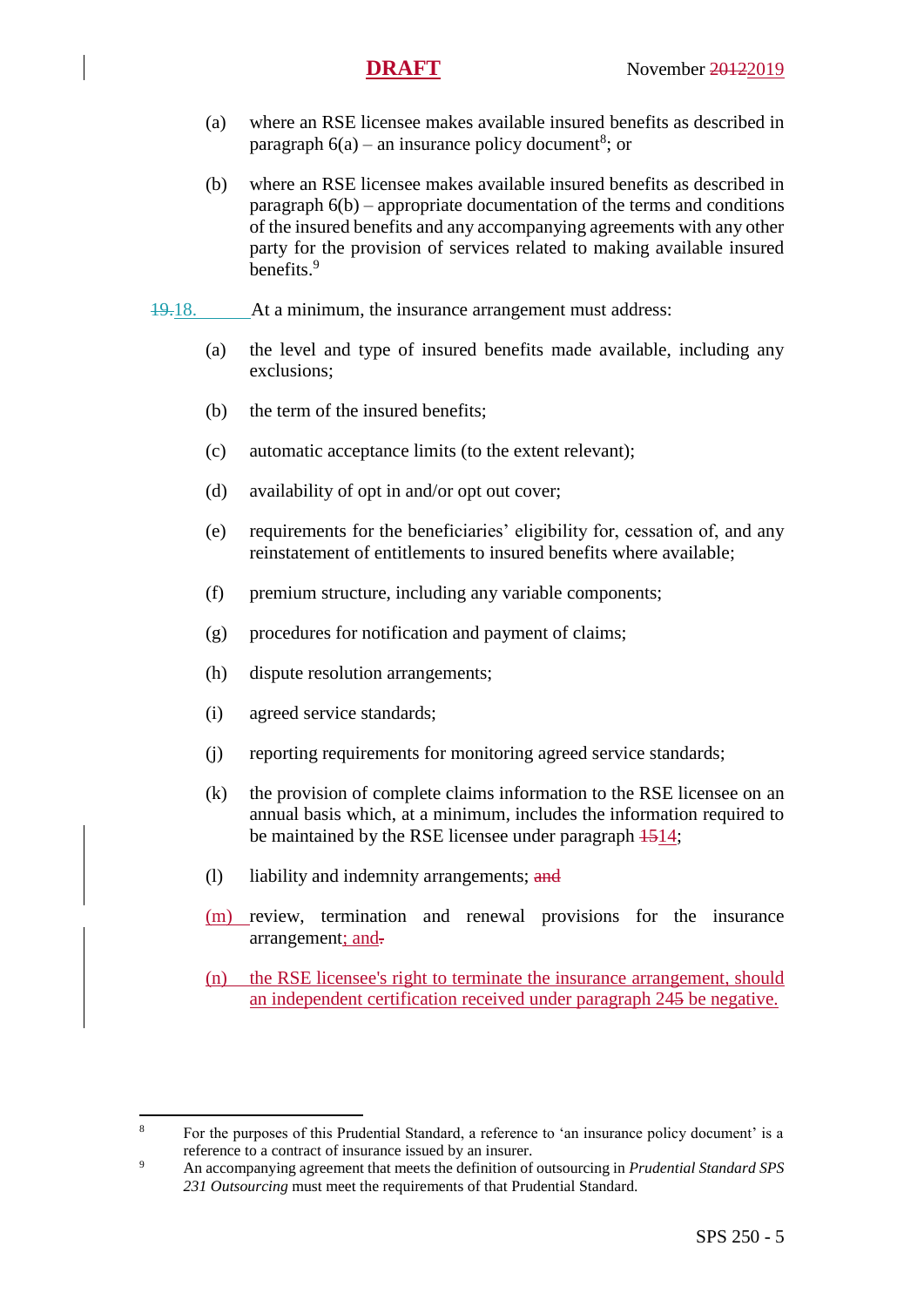- 20.19. Any status attributed to a beneficiary (including a class or cohort of beneficiaries) in connection with the provision of insurance must be fair and reasonable.
- 21.20. An RSE licensee must notify APRA as soon as practicable of any issues that it considers might materially affect its ability to make insured benefits available to beneficiaries.
- $22.21$ . Where an insurance arrangement is terminated, an RSE licensee must notify APRA as soon as practicable and provide a statement about the transition arrangements and future strategies for continuing to make insured benefits available to beneficiaries.

### **Selection and monitoring of insurers**

- 22. An RSE licensee must:
	- (a) develop and implement a selection process for choosing an insurer that includes, at a minimum, consideration of the prospective insurer's terms of cover and exclusions, claims philosophy, the reasonableness of the premiums to be charged and terms of any delegation to any other person of functions associated with making available insured benefits;
	- (b) undertake a due diligence review of the selected insurer; and
	- (c) be able to demonstrate to APRA the appropriateness of the selection process and due diligence review and how it is applied.
- 23. An RSE licensee must be able to satisfy itself, and demonstrate to APRA, that the engagement of an insurer is conducted at arm's length and is in the best interests of beneficiaries.
- 24. An RSE licensee must obtain independent certification that an insurance arrangement, or any other arrangement entered into in relation to the provision of group insurance:
	- (a) is in the best interests of the beneficiaries; and
	- (b) otherwise satisfies all applicable legal and regulatory requirements, where the insurance arrangement or other arrangement:
	- (c) is with a related party insurer; or
	- (d) gives priority or privilege to an insurer.
- <span id="page-5-0"></span>25. An RSE licensee that is required to obtain independent certification under paragraph 24 must provide the certification to APRA within five business days of its receipt by the RSE licensee and no later than one calendar month prior to the RSE licensee:
	- (a) entering into a new insurance arrangement; or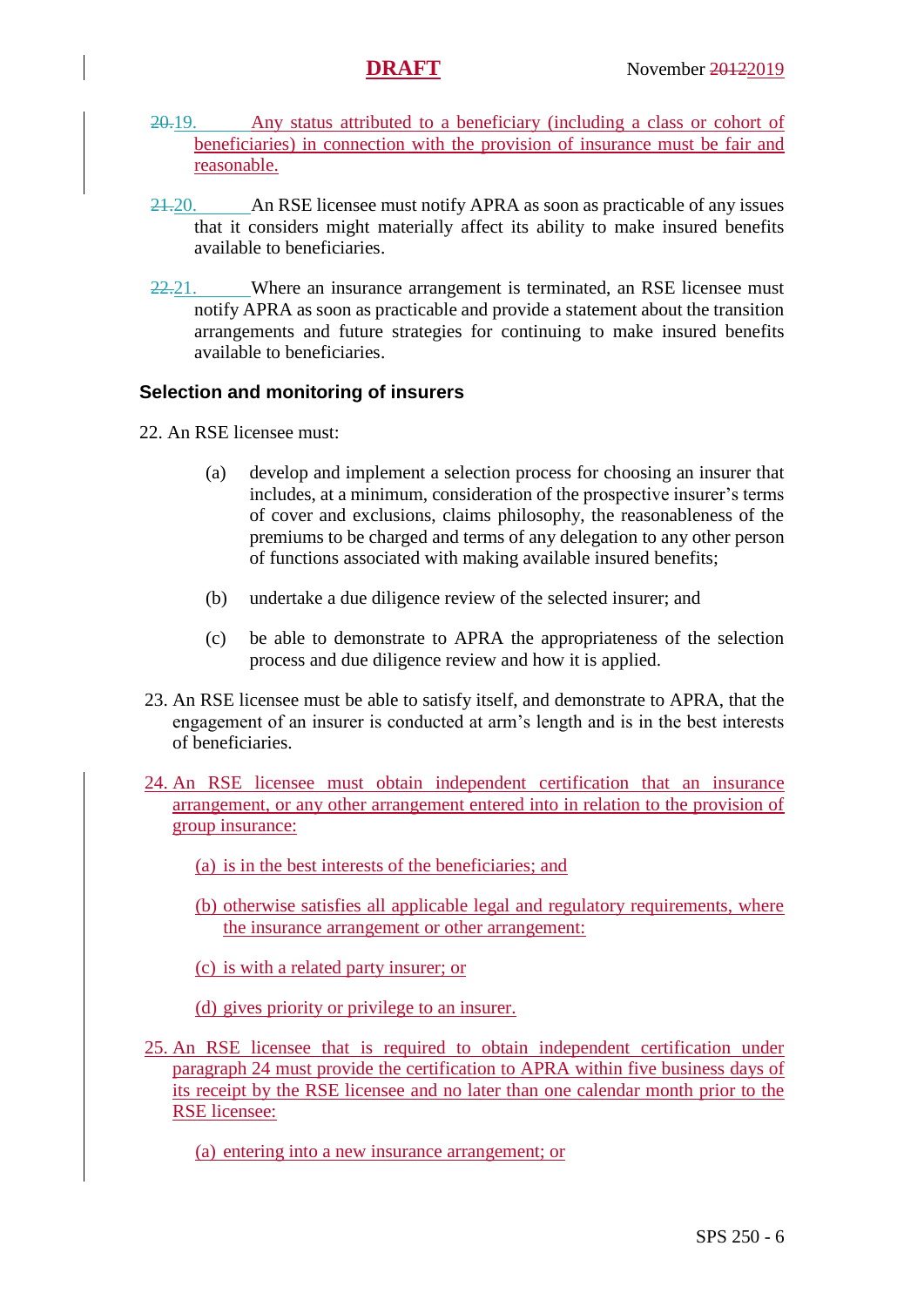(b) renewing an existing insurance arrangement.

If an insurance arrangement is for a term of, or exceeding, three years, the certification must be provided to APRA on a biennial basis.

- 24.26. An RSE licensee must ensure it has sufficient and appropriate resources to manage and monitor its relationship with an insurer at all times. At a minimum, the monitoring must include:
	- (a) maintaining regular contact with the insurer at an appropriate frequency and level of seniority; and
	- (b) a process for regular monitoring of performance under the insurance arrangement, including reporting to senior management against service levels.

#### **Review of insurance management framework**

- 25.27. An RSE licensee must ensure that the appropriateness, effectiveness and adequacy of its insurance management framework are subject to a review by operationally independent, appropriately trained and competent persons at least every three years.
- 26.28. The scope of the review of an RSE licensee's insurance management framework must have regard to the size, business mix and complexity of the RSE licensee's business operations, the extent of any change to those operations and any changes to the external environment in which the RSE licensee operates.

#### **Transitional arrangements**

- 27. Paragraphs [28](#page-6-0) and [29](#page-6-1) of this Prudential Standard commence on the date of registration of this Prudential Standard on the Federal Register of Legislative Instruments (registration date).
- <span id="page-6-0"></span>28.29. An RSE licensee must ensure that, when entering into an insurance arrangement covered by this Prudential Standard on and from the day after the registration date, it complies with paragraphs 18, 19, 22 and 23.
- <span id="page-6-1"></span>29.30. Where an RSE licensee has entered into an insurance arrangement covered by this Prudential Standard prior to the registration date, the RSE licensee must, for each agreement:
	- (a) assess the provisions of the insurance arrangement against paragraphs 18, 19, 22 and 23;
	- (b) identify whether it is satisfied as to the matters in paragraphs  $18, 19, 22$  and 23;
	- (c) where the RSE licensee is not satisfied as to the matters in paragraphs 18, 19, 22 and 23, identify the anticipated end date of the insurance arrangement; and